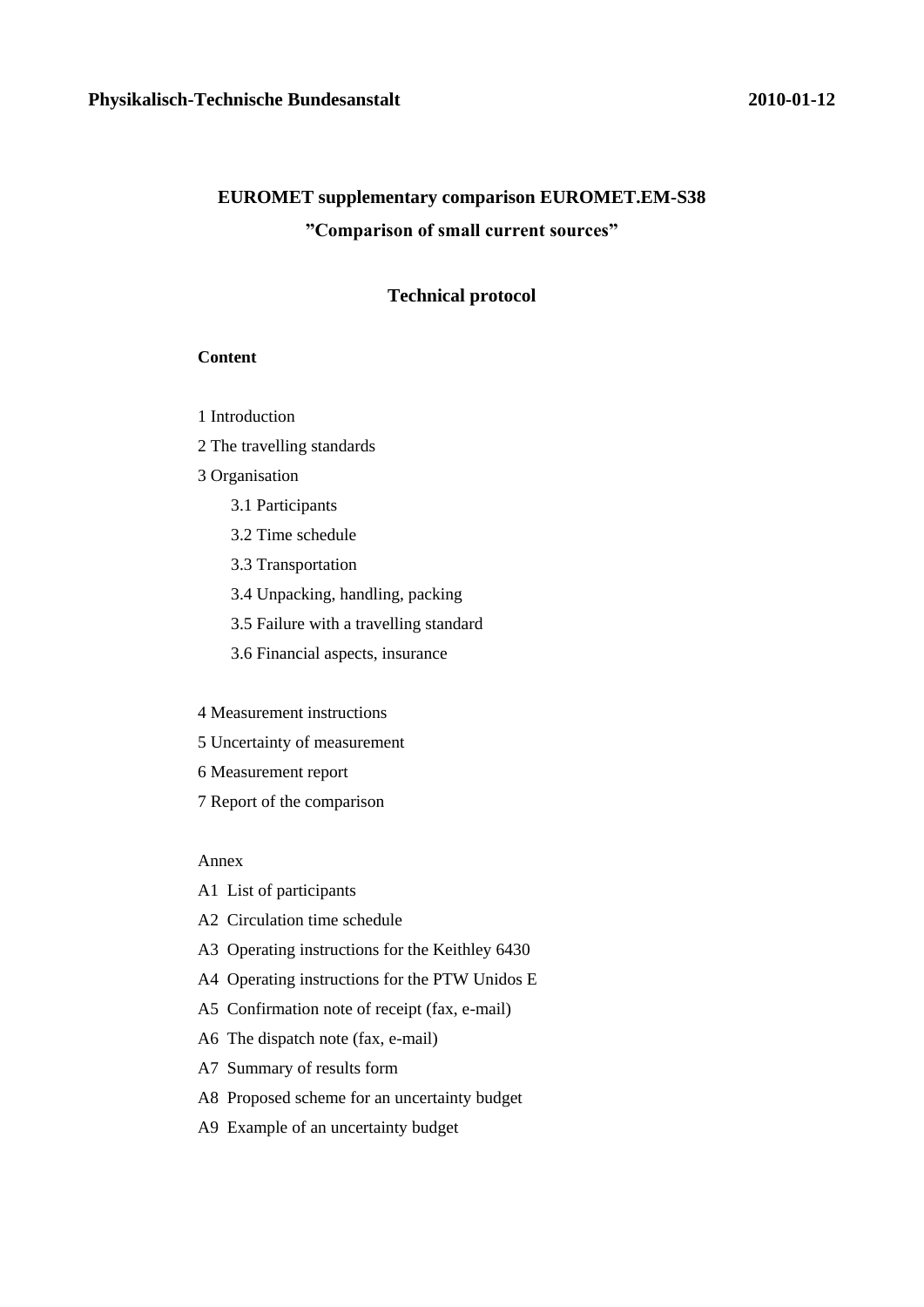#### **1 Introduction**

In the last few years several European institutes have independently developed current sources, based on the idea of applying a voltage ramp to a capacitor. These current sources are already or will be used in the near future as standards for calibrating commercial picoammeters for internal use or for customers. The currents generated by these sources are typically in the range from 100 fA to 100 pA, with corresponding typical uncertainties from a few aA to a few fA. In order to support their calibration and measurement capabilities (CMCs), the participants aim to compare their standards by means of this supplementary comparison.

The procedures outlined in this document are intended to allow for a clear and unequivocal comparison of the measurement results and to show the equivalence of measuring results obtained with various systems for generating small currents in different national institutes. This technical protocol was prepared following the EUROMET Guide no. 3 "EUROMET Guidelines on Conducting Comparisons".

#### **2 The travelling standards**

Two commercial picoamperemeters will be used as transfer instruments:

- $\bullet$ A Keithley 6430 Source Meter S/N 1036593
- A PTW Unidos E (modified prototype) S/N T10008 Y-80130

In the following text they will be called travelling standards. They will be shipped together in one package. Since they have very special input connectors, they will be accompanied by appropriate adapters with male BNC connectors.

#### **3 Organisation**

This bilateral comparison is a follow-up of the EURAMET.EM-S24 supplementary comparison. The TC chairman of the EUROMET EM Working Group will be regularly informed about the progress of this comparison.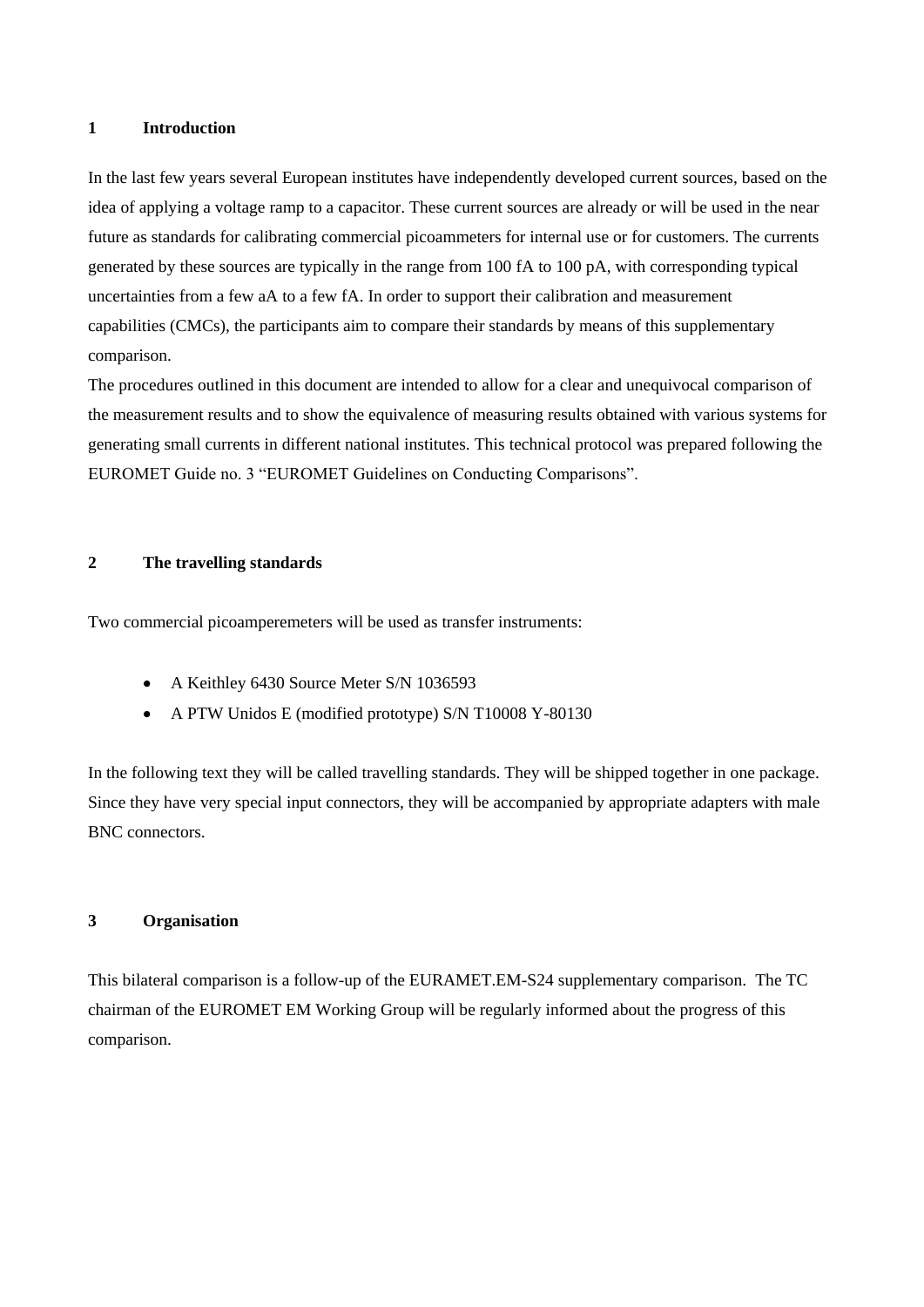#### **3.1 Participants**

The address of the co-ordinator of the pilot laboratory is:

Dr. Gerd-Dietmar Willenberg Physikalisch-Technische Bundesanstalt (PTB) Working Group 2.63 Letters: P.O.Box. 33 45, - 38023 Braunschweig, GERMANY Parcels: Bundesallee 100, 38116 Braunschweig, GERMANY Tel.: +49 531 592 2141, Fax: +49 531 592 2105, E-mail: gerd-dietmar.willenberg@ptb.de

A list of all participating institutes and contact persons with their addresses is enclosed in Annex A1

#### **3.2 Time schedule**

The time schedule for the comparison is given in Annex A2.

The comparison will be organized in several loops. In the last tree loops the package will be accompanied by an ATA carnet or by special customs documents.

For the measurements in most laboratories a period of four weeks is scheduled, including time necessary for transportation. It is intended to re-measure the traveling standards before and after the loops in the pilot laboratory to establish a drift rate for the standards and to detect transport problems.

In agreeing with the proposed circulation time schedule, each participating laboratory confirms that it is capable to perform the measurements in the limited time period allocated in the time schedule. If, for some reasons, the measurement facility is not ready or custom clearance should take too much time, the laboratory has to contact immediately the co-ordinator in the pilot laboratory. According to the arrangement made in this special case the travelling standards may be sent directly to the next participant before the measurements have been finished or even without performing any measurements. In such a case there will still be possibility for carrying out measurements once again at the end of the comparison.

If delay occurs the pilot laboratory will inform the participants and revise - if necessary - the time schedule, or skip one country and put it at the end of the circulation.

If an ATA carnet or other customs documents are used, they must be used properly. Upon each movement of the package the person organising the transit must ensure that the carnet is presented to customs on leaving the country, and upon its arrival in the country of destination. When the package is sent unaccompanied the carnet must be included with the other forwarding documents so that the handling agent can obtain customs clearance. In no case should the carnet be packed with the devices in the package. In some cases it is possible to attach the carnet to the package. The carnet must be saved in the laboratory very carefully because a loss of the carnet may cause a serious delay in the comparison schedule.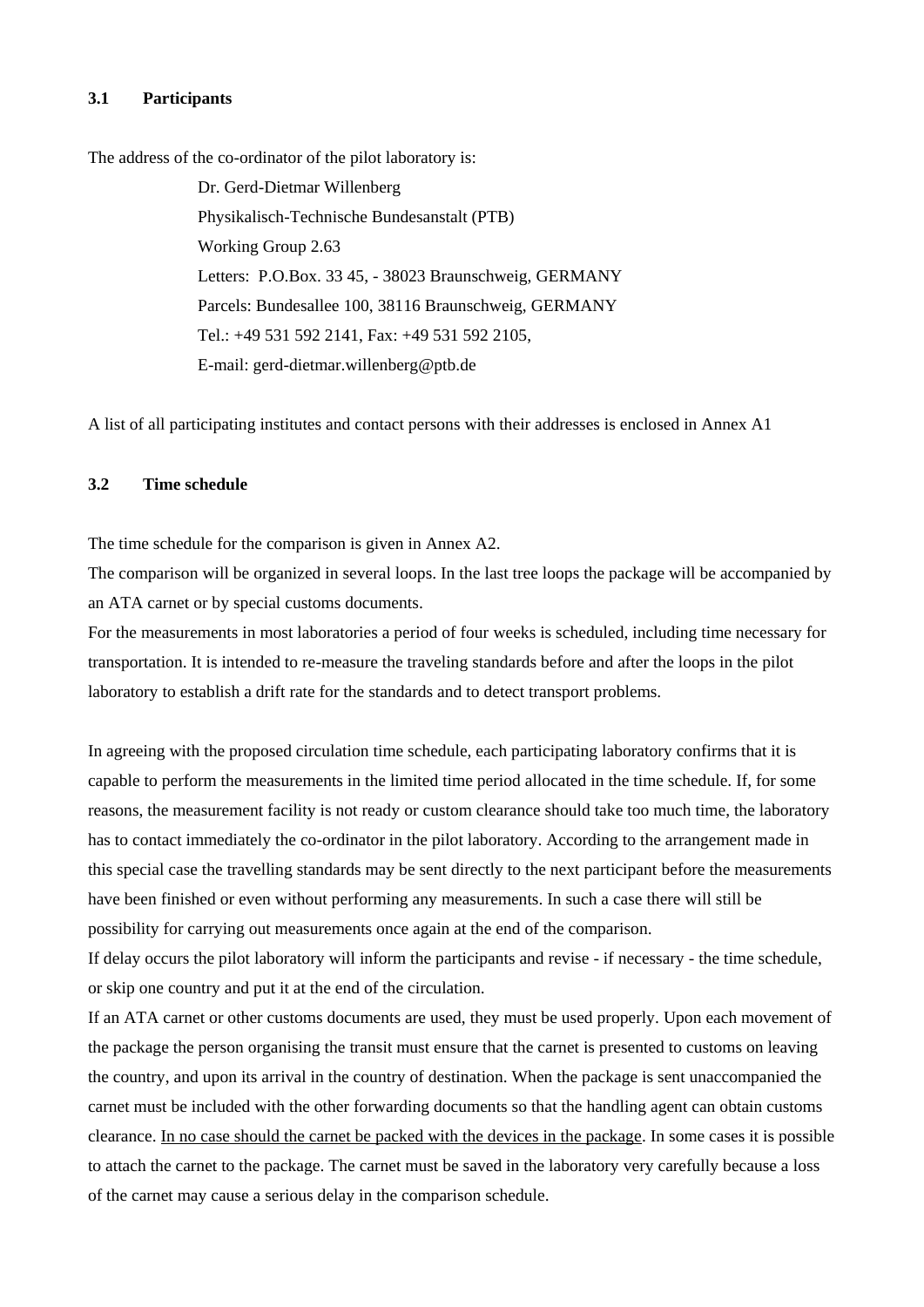#### **3.3 Transportation**

Transportation is on each laboratory's own responsibility and cost. The instruments will be shipped in an appropriate box. Shipping using courier services is accepted as an alternative to transportation by hand. The shipment should be arranged in a way that the time for transport is as short as possible, that is day to day courier service. This means that customs procedures, where appropriate, have to be examined in advance of the transport. Particular care should be taken to avoid the shipping case being exposed to extreme temperatures, e.g. left standing on the airport.

After arrival of the package, the pilot laboratory has to be informed of this by completing and returning a form (confirmation note of receipt, Annex A5) by e-mail or fax.

As already mentioned in section 3.2 in one loop the package will be accompanied by an ATA carnet to accelerate customs procedures. The value of the package is about 25.000,-- $\epsilon$ 

Immediately after having completed the measurements, the package is to be transported to the next participant. It is advisable to prepare and organise this transportation beforehand. Please, inform the pilot laboratory again about the details of sending the package to the next participant (use the dispatch note Annex A6) *-* and also inform the next participant by e-mail or Fax.

#### **3.4 Unpacking, handling, packing**

The package contain the following items:

Packing list:

- $\bullet$ Keithley 6430 Source Meter S/N 1036593 without power cable
- Keithley 6430 Remote Preamplifier with cable  $\bullet$
- Adapter: BNC male to Keithley 6430 input connector  $\bullet$
- Operating Manual of Keithley 6430
- modified PTW Unidos E (prototype) S/N T10008 Y-80130 without power cable
- Adapter cable: BNC male to PTW Unidos E input connector  $\bullet$
- Operating Manual for Unidos E  $\bullet$
- RS-232 cable with male and female sub-D connectors (can be used for both instruments)

After the receipt of the package the box and the transfer instruments inside the box have to be inspected for any damage or dirt.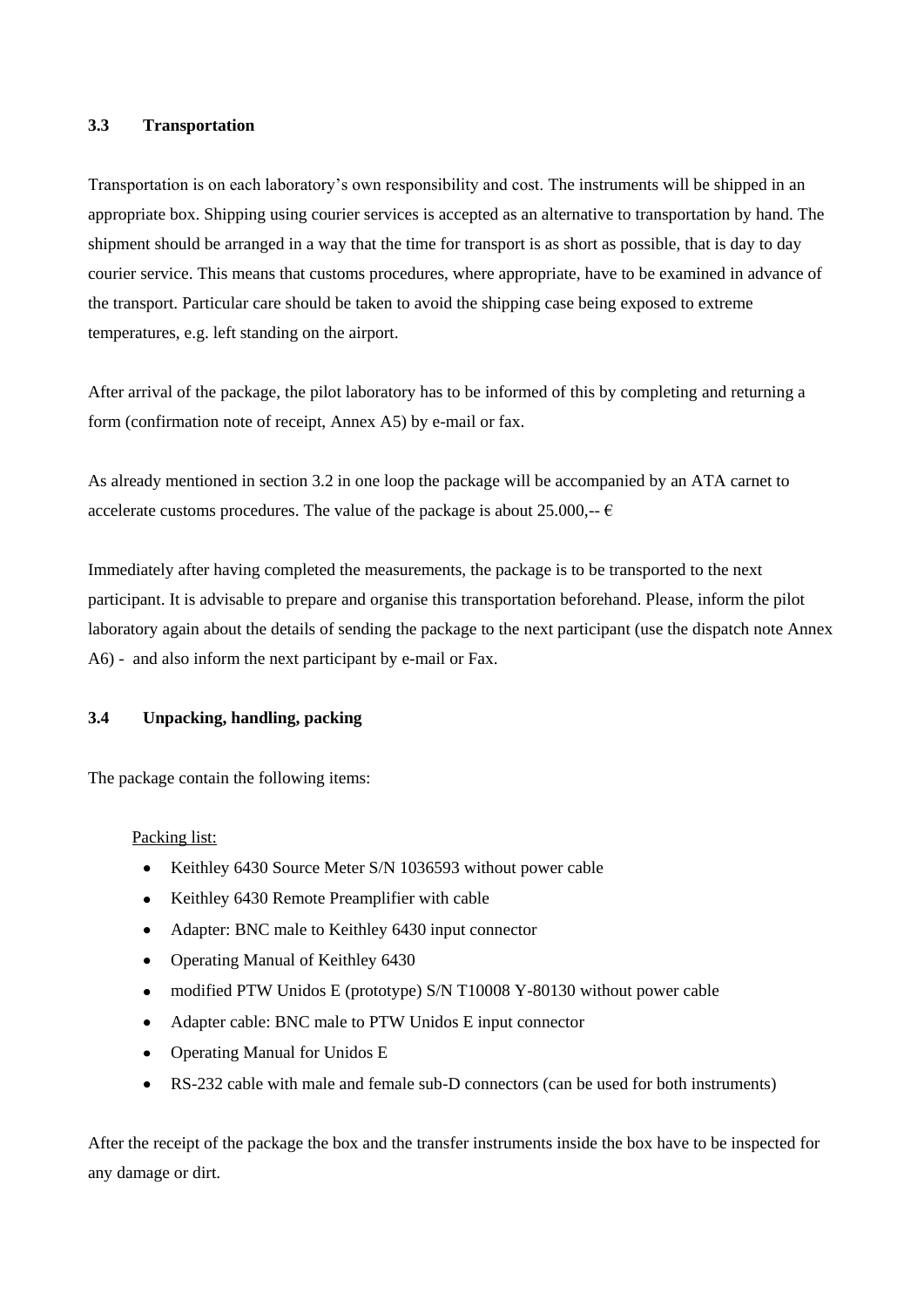When the measurements have been finished ensure that the package is complete (see list above) before sending it in the original transportation box to the next participant.

#### **3.5 Failure with a travelling standard**

Should one of the travelling standards be damaged during the comparison the pilot laboratory must be informed immediately.

#### **3.6 Financial aspects, insurance**

Each participating laboratory covers the costs of the measurement, transportation and eventual customs formalities as well as for any damage that may have occurred within its country. The overall costs for the organisation of the comparison are covered by the organising pilot laboratory. The pilot laboratory has no insurance for any loss or damage of the travelling standards during transportation.

#### **4 Measurement instructions**

The measurements are carried out by calibrating the transfer instruments, i.e. by supplying a DC current specified by the participant's current source and recording the instruments reading. The measurands are then the calibration factors of the transfer instruments, defined as the ratio of reading of the transfer instrument and supplied current.

The nominal values of the eight measuring points are  $+100$  fA,  $-100$  fA,  $+1$  pA,  $-1$  pA,  $+10$  pA,  $-10$  pA, + 100 pA, and -100 pA. In order to take full advantage of the transfer instruments' resolution and to avoid internal range switching the calibration points must be slightly below the nominal values. Therefore, the calibration points should be 0.95 times the nominal values, e. g. 95 fA, 0.95 pA, ... Only if for some technical reasons this might be impossible, the exact nominal values may be used.

Both instruments, the Keithley 6430 as well as the modified PTW Unidos E, can and should be operated remotely. Both instruments have RS-232 connectors, additionally the Keithley has a GP-IB connector. To become acquainted with the instrument, the instruction manuals will be supplied in advance in electronic form. In paper form, they will accompany the instruments.

After transportation a minimum settling and warm-up time of one day should be allowed for the instruments. The measurements should be carried out at a temperature of  $(23 \pm 0.5)$  °C. Ambient temperature, pressure, and humidity should be recorded and reported.

The transfer instruments have considerable time constants. To take this into account, a settling time of 15 s after each current change must be allowed. Instructions specific for the instruments are given in the Annexes A3 and A4.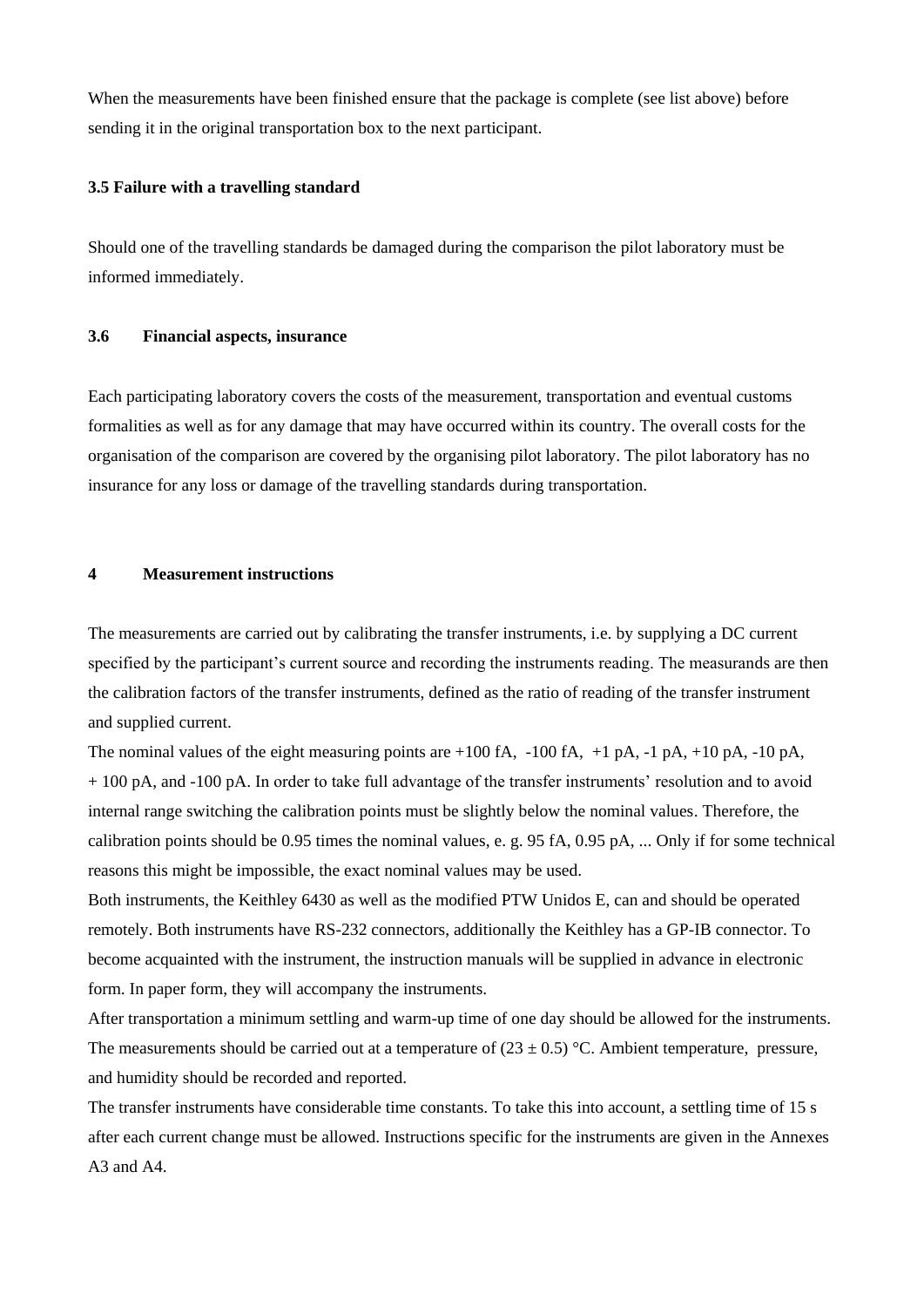#### **5 Uncertainty of measurement**

Since this comparison is a Euromet supplementary comparison all participants must provide their results with the associated uncertainty of measurement and a complete uncertainty budget including the degrees of freedom (see Annex A8). The uncertainty must be evaluated at a level of one standard uncertainty. The uncertainty of measurement of the measuring results must be estimated according to the *ISO Guide to the Expression of Uncertainty in Measurement* (GUM). A model equation with all relevant quantities must be supplied. The evaluation of each uncertainty component has to be detailed.

For a simple example of an uncertainty budget see Annex A9. This example is only supplied to show which types of data are required. The example budget is not sufficiently detailed.

#### **6 Measurement report**

The individual results with date, temperature, air pressure, humidity, measurement current, measuring range of the instrument, readout, calibration factor, standard uncertainty, and degree of freedom will be reported to the pilot laboratory (please use the attached summary of results form, Annex A7). For each transfer standard and each nominal value a separate summary of results form has to be used.

For each nominal value the result (which may have been obtained by combining several measurements) has to be reported using one single line of sheet Annex A7. Only if a participant observes that for a nominal value the scatter of several independent measurements is incompatible with the uncertainty stated (maybe e.g. caused by drift or jumps of the transfer standard) then he should document this fact by using several lines in the summary of results sheet.

For each line used in the summary of results forms, a detailed evaluation of the uncertainty of measurement is required.

Furthermore, a short description of the measuring set-up used and the raw data are to be reported. The raw data may be supplied as a simple text-file, an excel-file or written on paper. The source of traceability has to be stated, since this may be a potential source of correlation. Preliminary results can be sent by email. In any case, a printed and signed report of the results must be sent by mail. In case of any differences, the paper forms are considered to be the valid version.

The reports should be sent to the pilot laboratory no later than six weeks after the measurements have been completed. No information about differences of the reported results with respect to others will be communicated before the completion of the comparison, unless very suspicious larger deviations of particular laboratories results and the preliminary reference results obtained by the pilot laboratory have been observed. In this case the laboratory in question will be contacted.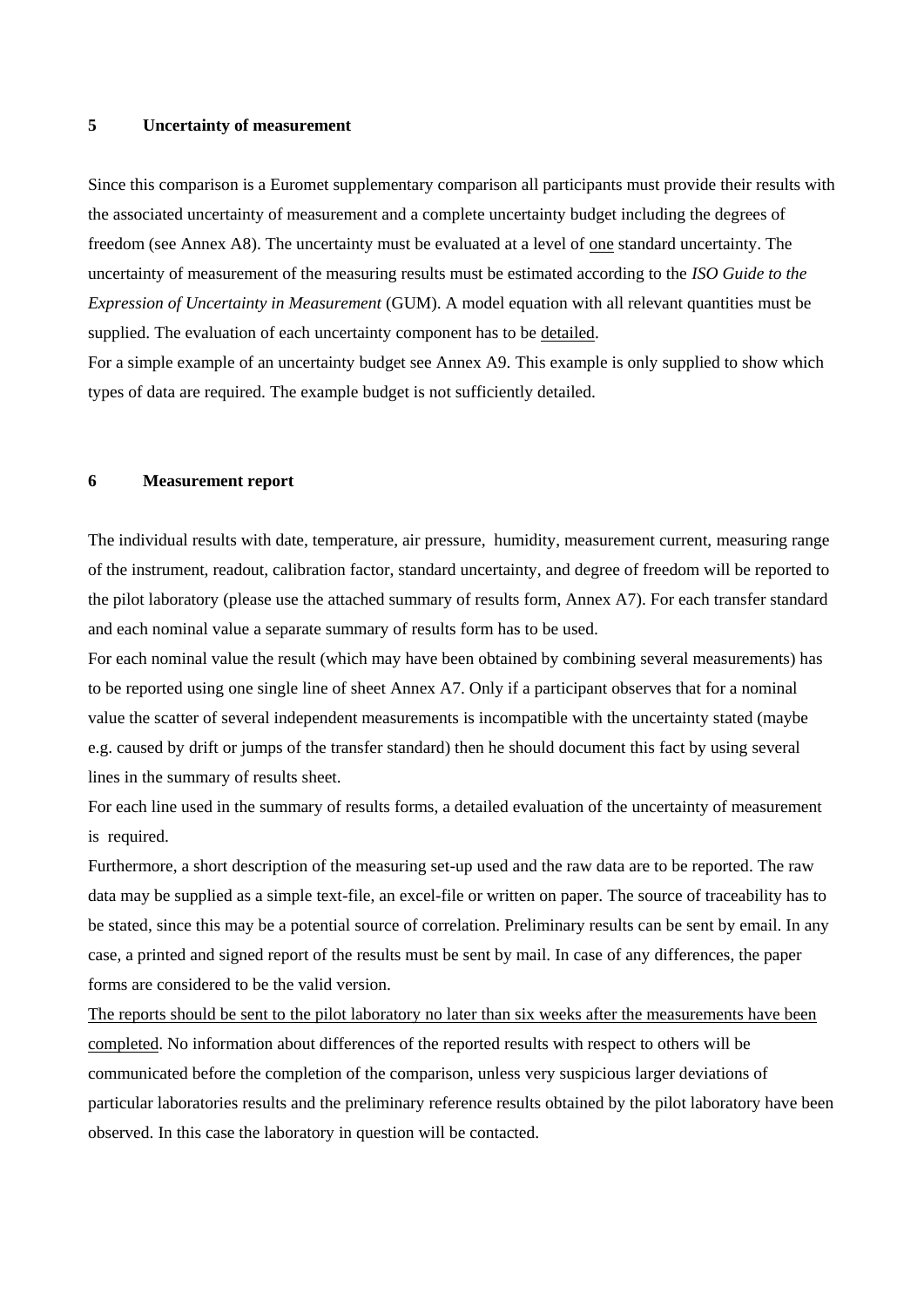### **7 Report of the comparison**

Within 3 months after completion of the circulation, the organisation group will prepare a first draft report (draft A) and send it to the participants for comments. In this report an overview about the different measuring systems and a proposed supplementary comparison reference value will be included. Reference values will be prepared according the procedures outlined in: M. G. Cox, "The evaluation of key comparison data", Metrologia, 2002, vol. 39, 589-595. It is planned that the participants discuss the draft A report at the "EUROMET meeting of experts on Quantum Metrology" in Espoo, Finland, in 2007. Subsequently, the procedure outlined in the Euromet Guidelines will be followed.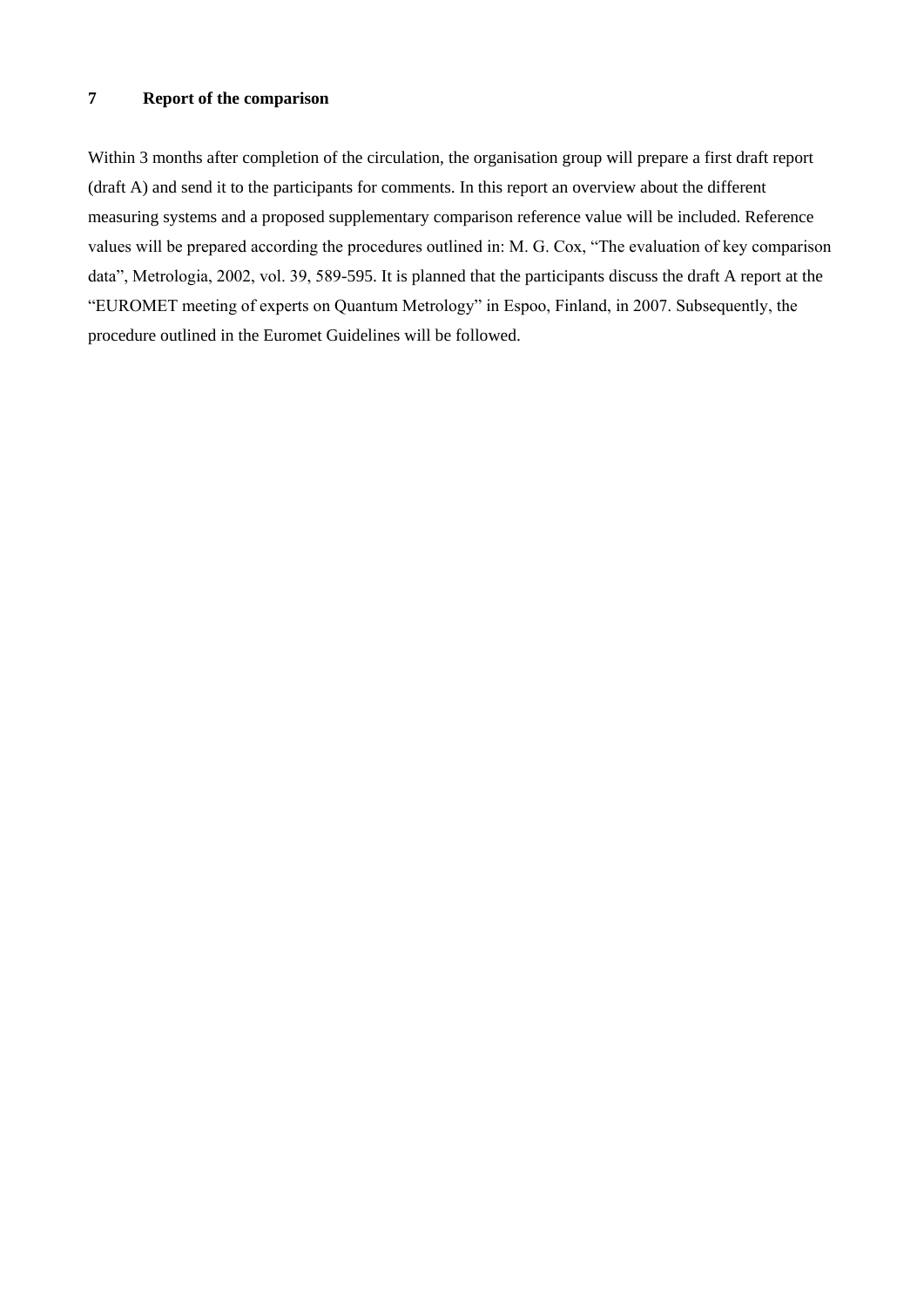#### **Tobias Bergsten**

SP Technical Research Institute of Sweden Letters: P.O. Box 857, SE-50115 Boraas, SWEDEN Parcels: Brinellgatan 4, SE-50462 Boraas, SWEDEN Tel.: +46 010 516 5116, Fax: +46 33 125038 E-mail: [tobias.bergsten@sp.se](mailto:tobias.bergsten@sp.se)

#### **Gerd-Dietmar Willenberg**

Physikalisch-Technische Bundesanstalt (PTB) FB. 2.6 Bundesallee 100 D-38116 Braunschweig Germany Tel.: +49 531 592 2141 Fax: +49 531 592 2105 E-mail: gerd-dietmar.willenberg@ptb.de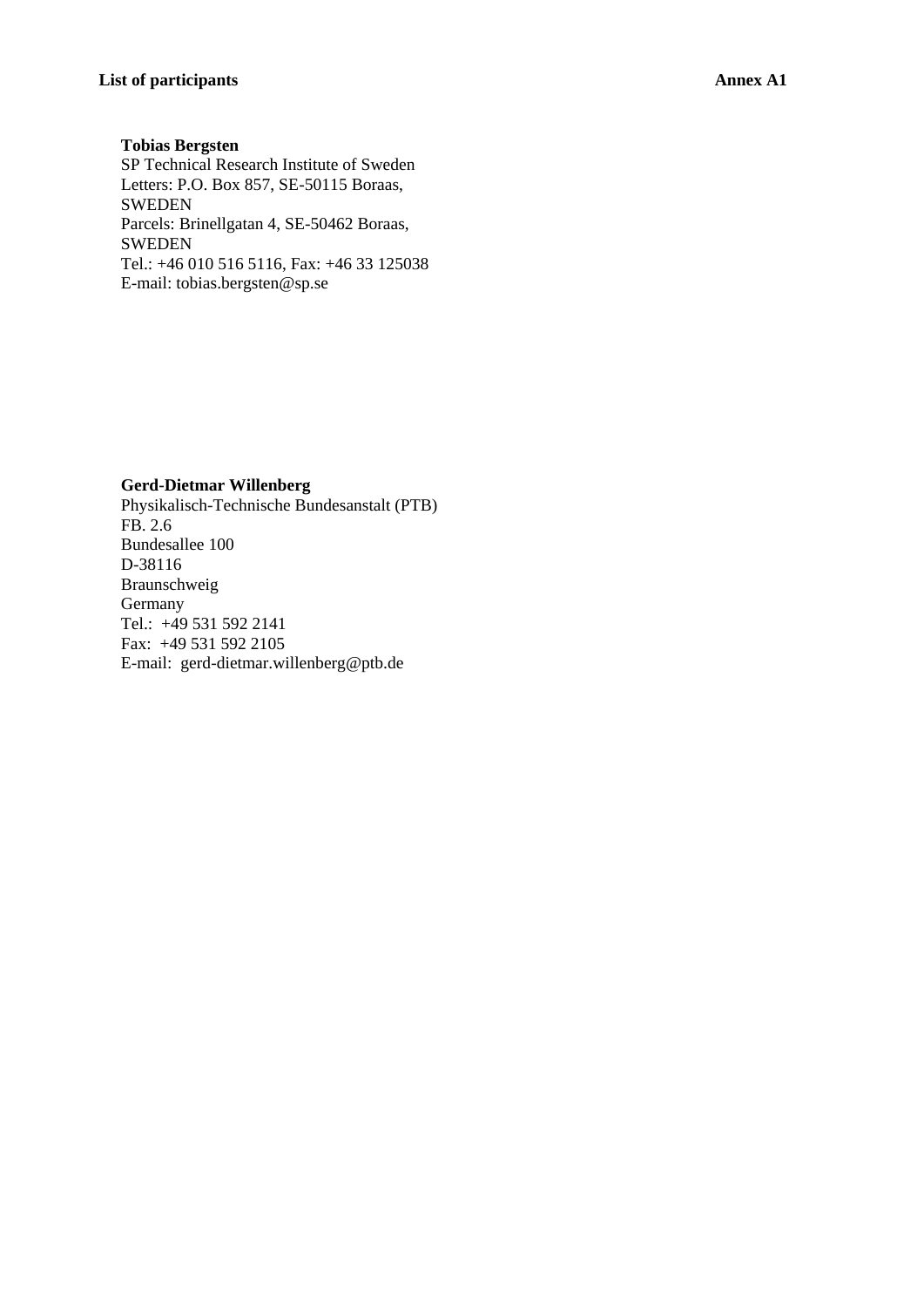## **Circulation Time Schedule (Preliminary) Annex A2**

| Institution                | Country | Start date | End date   |
|----------------------------|---------|------------|------------|
| <b>PTB</b> (initial meas.) | Germany | 2010-01-05 | 2010-02-05 |
| <b>SP</b>                  | Sweden  | 2010-02-15 | 2010-03-15 |
| PTB (final meas.)          | Germany | 2010-04-01 | 2010-05-01 |

## Supplementary Comparison EUROMET EM-S38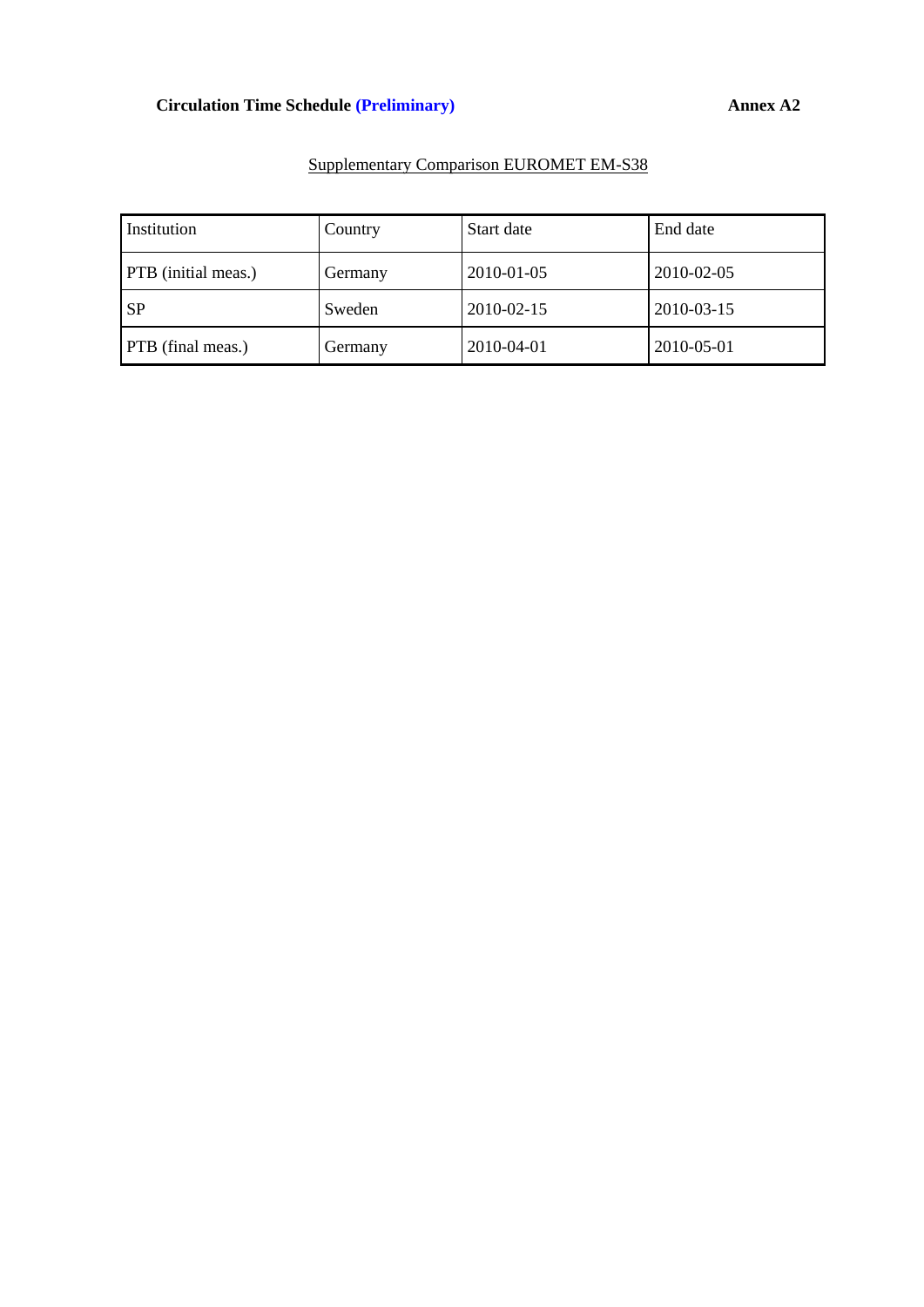The preamplifier is already connected to the instrument using the appropriate cable. The preamplifier's input connector to be used for the calibration is marked as "IN/OUT HIGH". The "SENSE" input is not used.

The instrument is designed as a source-meter. Therefore it has much more functions than needed for the comparison. Especially, it is able to generate a current flowing out of the terminal and to measure simultaneously the voltage at the terminal as well as it is able to generate a voltage at the terminal and to measure simultaneously the current flowing out of the terminal. In our case, both generator functions must be disabled and only the current measurement function enabled. Don't be confused by the fact that currents flowing into the instrument are displayed as negative currents and currents flowing out of the instrument are displayed as positive currents. This is due to its design as a source-meter: its point of view is the source inside the instrument. Nevertheless, with respect to the comparison currents flowing into the instrument are to be counted positive and currents flowing out of the instrument are to be counted negative. Therefore, the displayed current values must be multiplied by a factor of -1.

The instrument can be operated remotely via GP-IB interface or via RS-232 serial interface with the following parameters:

RS-232 parameters: 9600 Baud, 8 bits, no parity, 1 stop-bit

Many filter functions are available. To avoid correlation effects please use only the repeat filter which implements an arithmetic averaging algorithm which is equivalent to extending the integration time. To assure that all participants get comparable results the following commands (below in bold-face) must be sent to the instrument via GP-IB or RS-232 interface (Using these commands all filters except the repeat filter which may be adjusted by each participant are switched off):

**\*RST :SYSTEM:CLEAR :SYSTEM:PRESET :SYSTEM:LFR 50** *! Line frequency 50 Hz !\*\*\*\*\*\*\*\*\*\*\*\*\*\*\*\*\*\*\*\*\*\*\*\*\*\*\* Conf ig Volt \*\*\*\*\*\*\*\*\*\*\*\*\*\*\*\*\*\*\*\*\*\*\*\*\*\*\*\*\*\*\*\*\*\*\** **:SOUR:FUNC VOLT :SOUR:VOLT:MODE FIXED :SOUR:VOLT:RANG MIN :SOUR:VOLT:LEV 0** *!\*\*\*\*\*\*\*\*\*\*\*\*\*\*\*\*\*\*\*\*\*\*\*\*\*\*\* Conf ig Current \*\*\*\*\*\*\*\*\*\*\*\*\*\*\*\*\*\*\*\*\*\*\*\*\*\*\*\*\*\*\** **:CONF:CURR :FORM:ELEM CURR :FUNC 'CURR'** *!\*\*\*\*\*\*\*\*\*\*\*\*\*\*\*\*\*\*\*\*\*\*\*\*\*\*\* Filter settings\*\*\*\*\*\*\*\*\*\*\*\*\*\*\*\*\*\*\*\*\*\*\*\*\*\*\*\*\*\*\*\*\*\**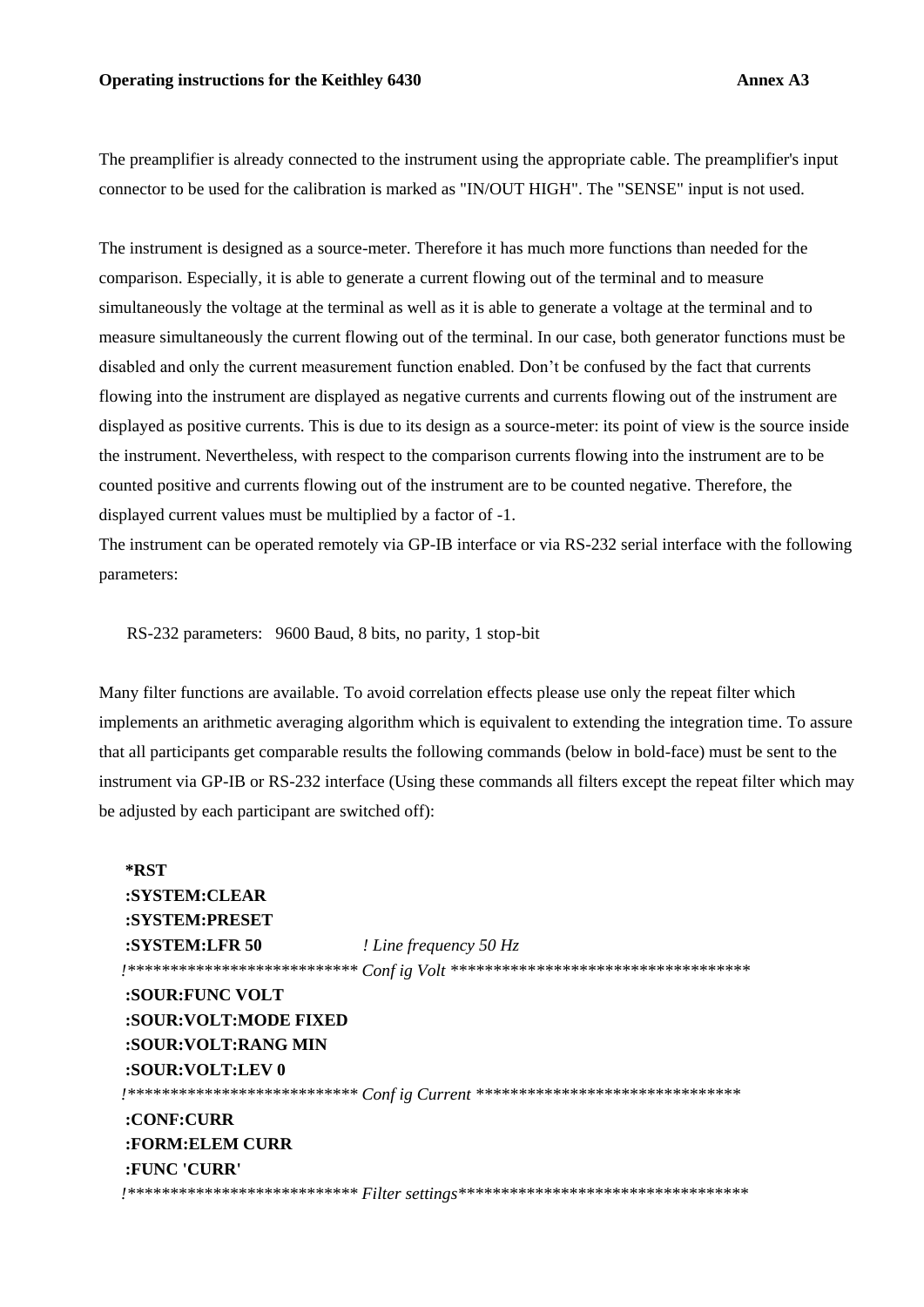| :AVER:AUTO OFF         | ! Auto Filter off                                                |
|------------------------|------------------------------------------------------------------|
| : AVER: REP: COUN 3    | ! REPEAT FILTER: REP =3. PLEASE INSERT HERE                      |
|                        | ! THE NUMBER OF YOUR CHOICE !                                    |
| :AVER:REP ON           | ! REP ON                                                         |
| :MED OFF               | ! MEDIAN FILTER OFF                                              |
| :AVER:ADV OFF          | ! ADVANCED FILTER OFF                                            |
| :AVER OFF              | ! MOVING FILTER OFF                                              |
|                        |                                                                  |
| :SENS:CURR:NPLC 10     | <i>!</i> meas, rate $10*0.02$ s                                  |
| :SENS:CURR:RANGE 1E-12 | <i>! meas. range for <math>IE</math> pA and 100 fA</i>           |
|                        | ! CHANGE THIS FOR THE HIGHER CURRENTS: 1E-11 and 1E-10           |
| :SYST:AZER:STAT ON     | ! Auto Zero ON (side effect: this doubles the measurement time!) |

The data transfer to the computer is initiated by the command:

## **:READ?**

The instrument will respond with a text string giving the measured current in ampere.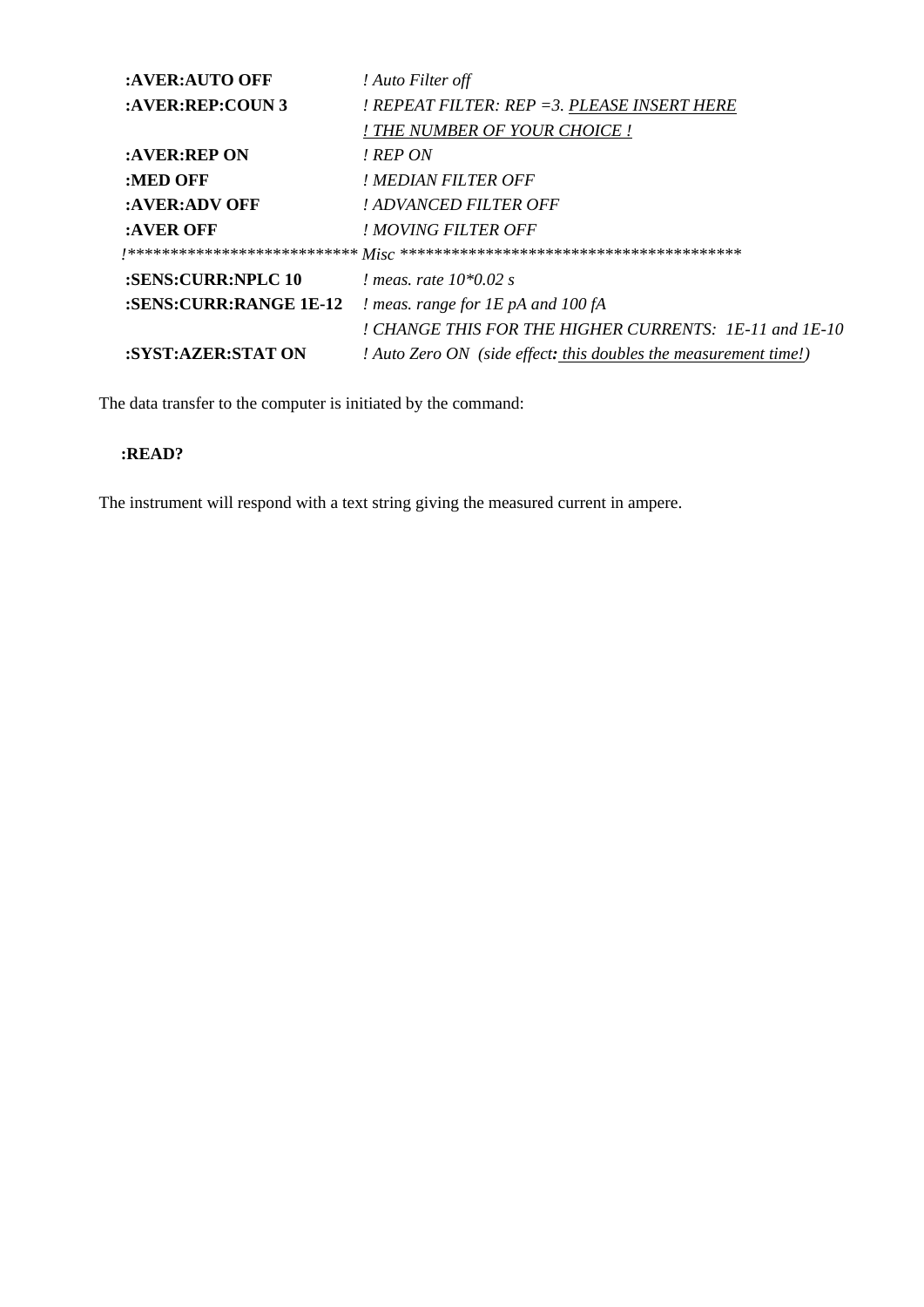The instrument was designed for use as a dosimeter and then modified. Therefore it is has some more functions than needed for the comparison. It can measure electrical charges as well as electrical currents. In our case only the current range is used. The instrument may be programmed remotely using the RS-232 interface.

RS-232 parameters: 9600 Baud, 8 bits, no parity, 1 stop-bit.

As manual range setting is quite simple, only this method will be described here:

| Key [ <b>MOD</b> ] : | toggles between the modes <b>Charge</b> and <b>Current</b> . |                                      |
|----------------------|--------------------------------------------------------------|--------------------------------------|
| Key [ <b>RGE</b> ] : | toggles between the ranges $\bf{Low}$ (max. 112 pA),         |                                      |
|                      |                                                              | <b>Med</b> (max. $12.5 \text{ nA}$ ) |
|                      | and                                                          | <b>High</b> (max. $1.2\mu$ A).       |

Key **[NUL]** : starts a zeroing procedure which takes 130 s.

For all current values the correct setting is: **"Current"** and **"Low"**.

After warming up, the zeroing procedure must be started.

The instrument has a built-in filter algorithm which can be adjusted only via the RS-232 interface by the undocumented parameter "CUA".

The setting after power-on is "CUA 10". This leads to the fact that successive measurements are strongly correlated. To circumvent this, the undocumented command

### **CUA 1**

must be sent to the instrument via the RS-232-interface.

The instrument will respond with **CUA 1** at the RS-232-interface and a "**1**" will appear at the front display (in the middle of the upper horizontal black line).

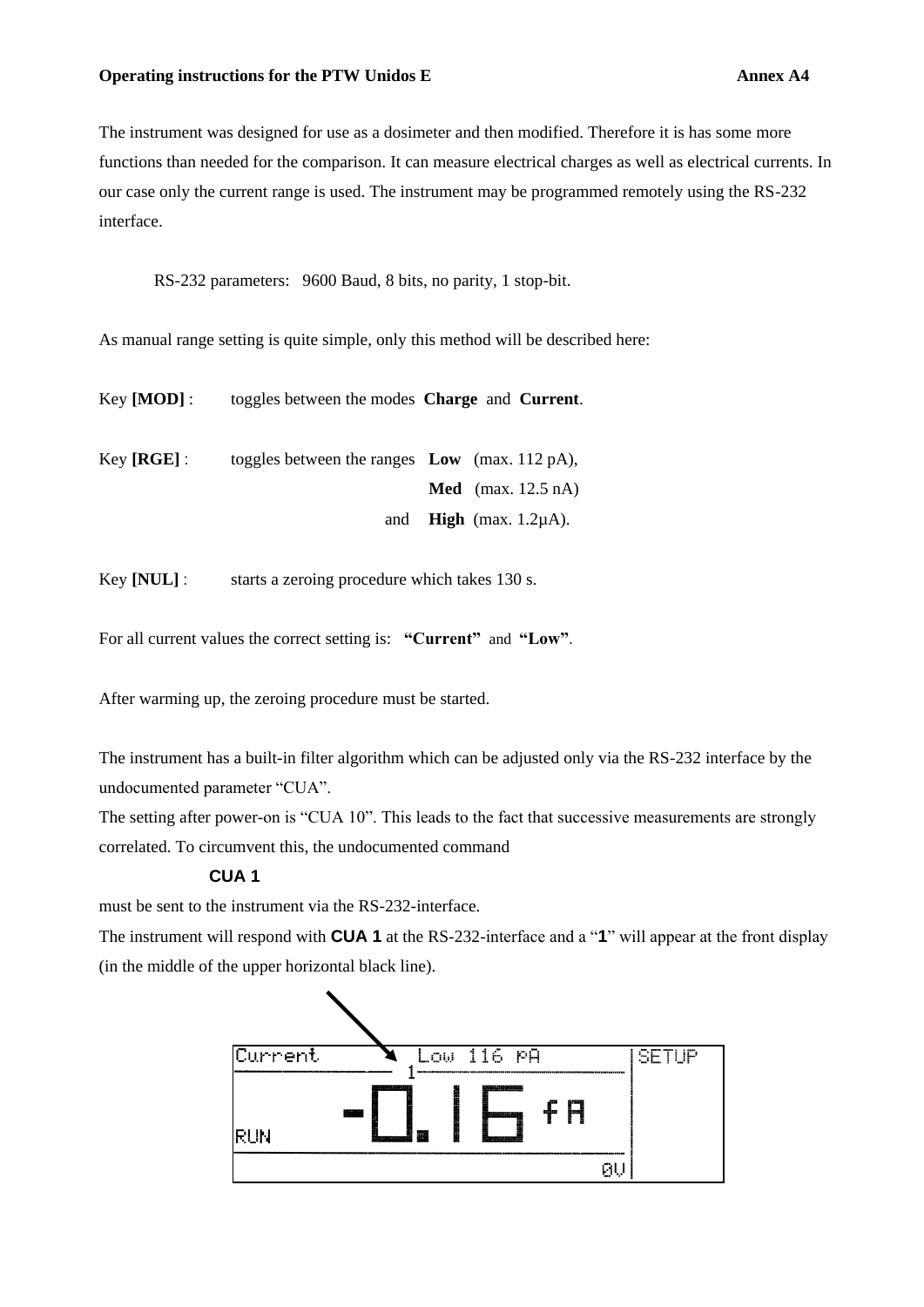After this procedure, the correlation time is below 1 s.

The data transfer to the computer is initiated by the command:

### **D**

The instrument will respond with a text string which is separated into 8 data fields by semicolons. The value in the 6th field is the measured current in ampere.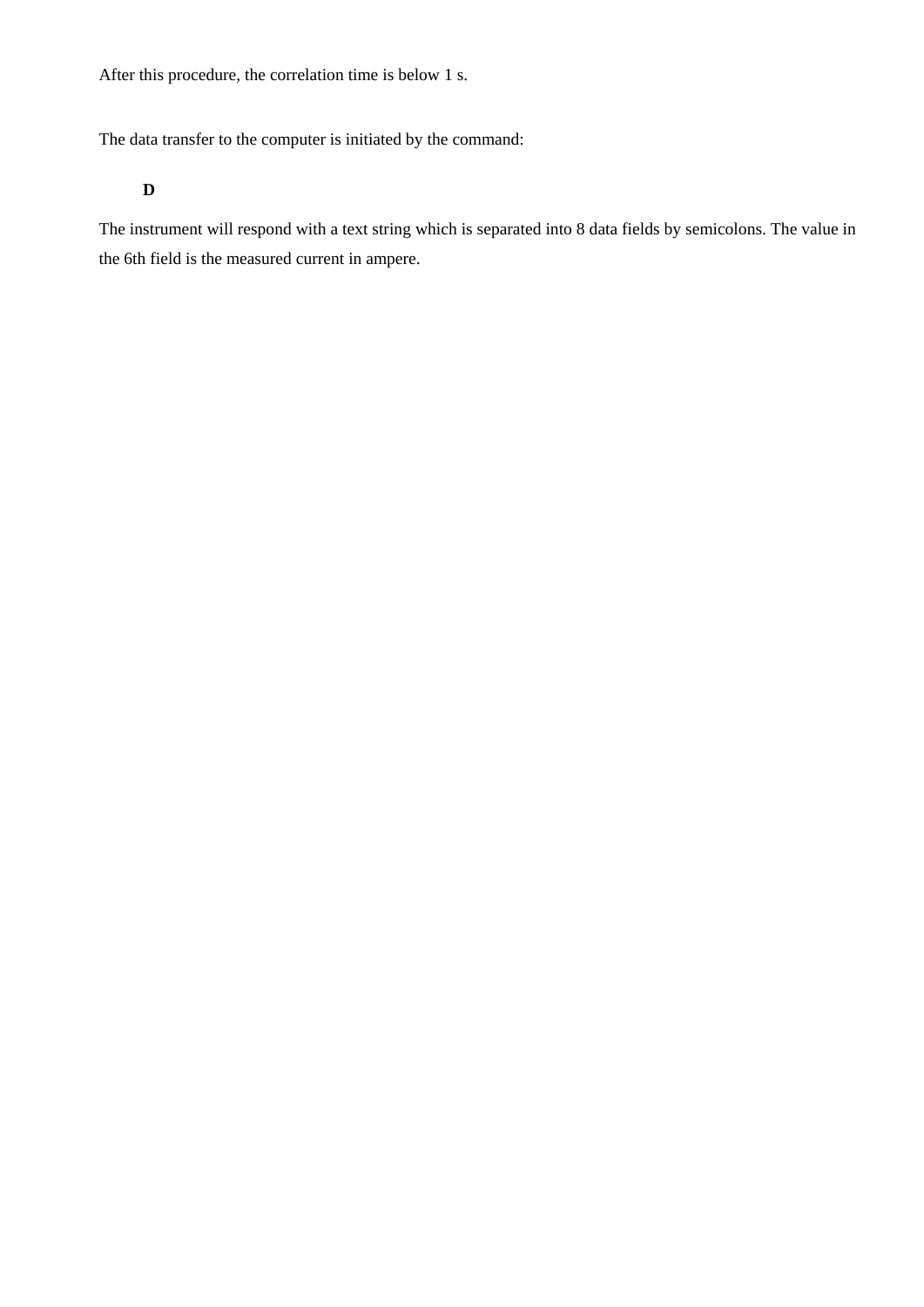**Euromet supplementary comparison receipt form Annex A5** 

*T e l e f a x T e l e f a x T e l e f a x*

------------------------------------------------------------------------------------------------------------------

(Please pass on immediately!)

To Physikalisch-Technische Bundesanstalt (PTB) Working Group 2.63 att.: Dr. Gerd-Dietmar Willenberg Post Box 3345 D-38023 Braunschweig GERMANY FAX No. : +49 531 592 2105

e-mail: gerd-dietmar.willenberg@ptb.de

From: (participating laboratory):

Fax: International + Pages (total): 1 In the case of faulty reproduction, please call:

Re: **Euromet supplementary comparison Euromet.EM-S38 - Receipt of travelling standards** Date:

| We confirm having received the travelling standards of the Euromet. EM-S24 supplementary comparison |
|-----------------------------------------------------------------------------------------------------|
|                                                                                                     |

After visual inspection:

 $\Box$  No damage of the suitcase and the travelling standards has been noticed

 $\Box$  the following damage(s) must be reported( if possible add a picture): .......................................................................................................................................... ...........................................................................................................................................

Date: Signature: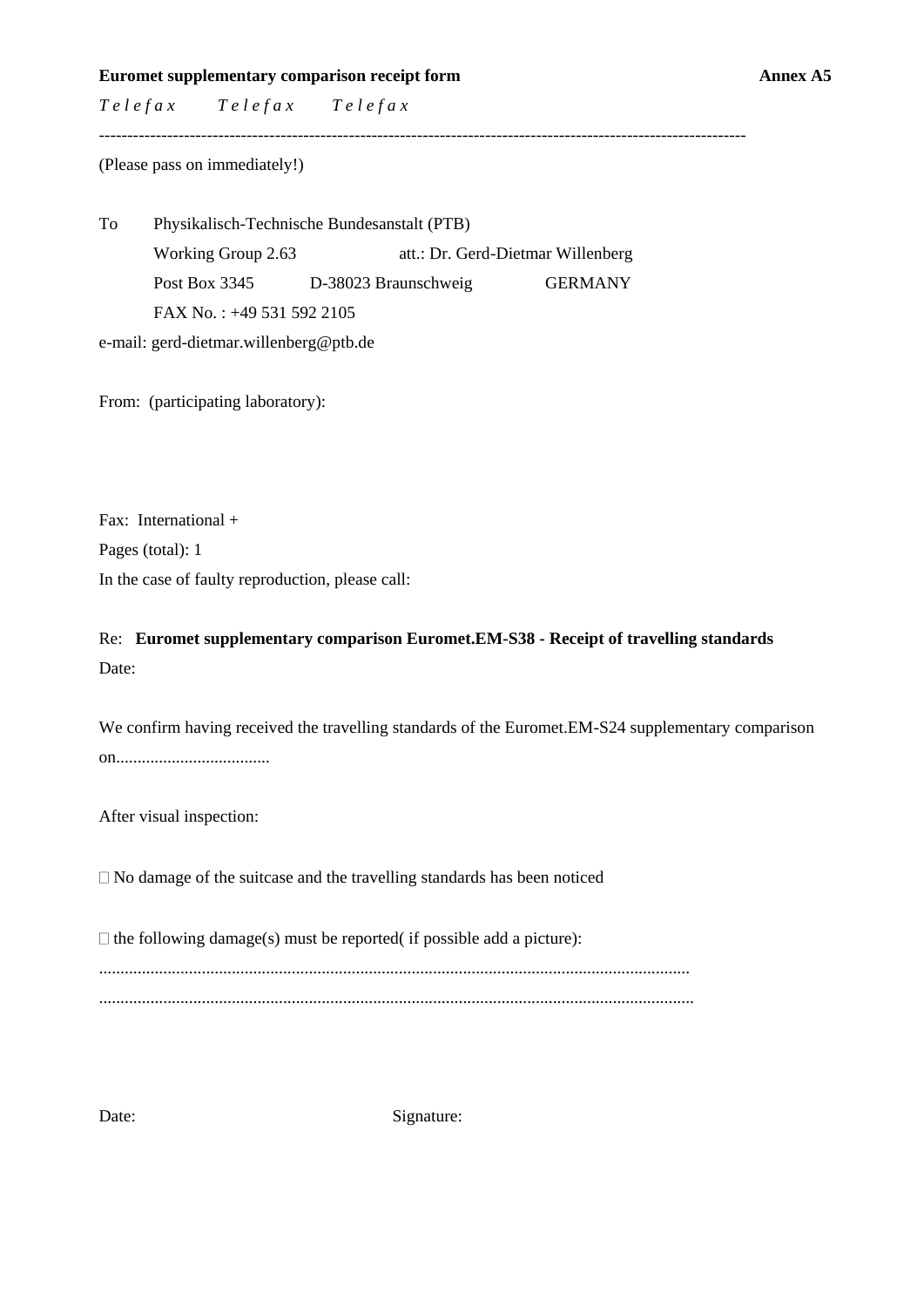*T e l e f a x T e l e f a x T e l e f a x*

------------------------------------------------------------------------------------------------------------------

(Please pass on immediately!)

To: Physikalisch-Technische Bundesanstalt (PTB) Working Group 2.63 att.: Dr. Gerd-Dietmar Willenberg Post Box 3345 D-38023 Braunschweig GERMANY FAX No. : +49 531 592 2105

e-mail: gerd-dietmar.willenberg@ptb.de

From: (participating laboratory):

Fax: International +

Pages (total): 1

In the case of faulty reproduction, please call:

Re: **Euromet supplementary comparison Euromet.EM-S38 - Sending off of travelling standards** Date:

We have informed the next participant on..............................that we will send the travelling standards to them next time.

We confirm having sent the travelling standards of the Euromet.EM-S24 supplementary comparison on.................................to the next participant.

Additional informations: .......................................................................................................................................... ...........................................................................................................................................

Date:........................... Signature:.................................................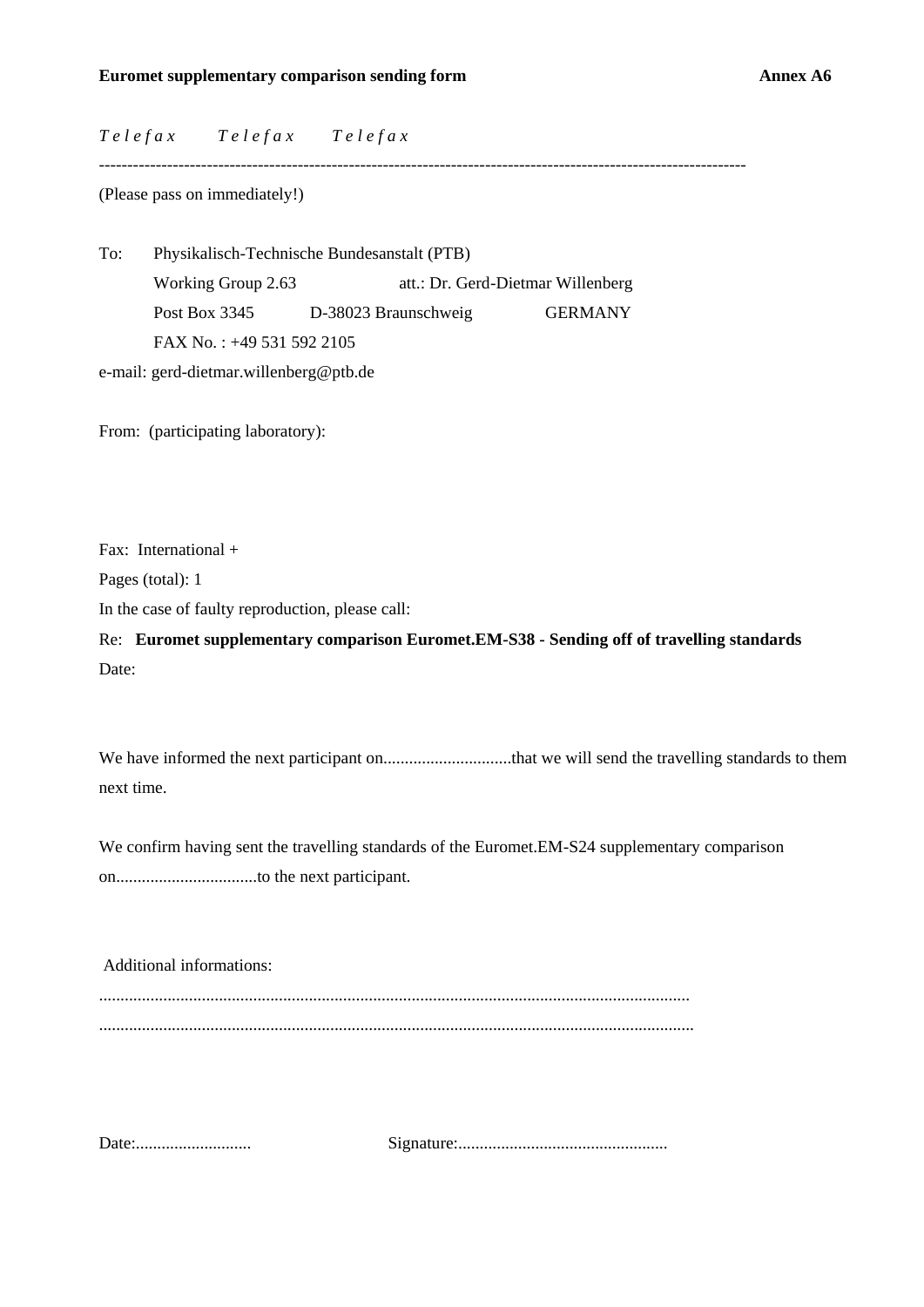## **Summary of results form (one sheet per standard and nominal current)** Annex A7

Standard: Nominal Current:

| Date of<br>measurement | Ambient<br>temperature | Uncertainty<br>of ambient<br>temperature | Ambient<br>pressure | Uncertainty<br>of ambient<br>pressure | Ambient<br>humidity | Uncertainty<br>of ambient<br>humidity | Supplied<br>Current | Transfer<br>instrument'<br>s measuring<br>range | Reading of<br>transfer<br>instrument | Ratio<br>(Measure-<br>ment result) | Standard<br>uncertainty of $\vert$ of<br>measurement<br>(combined<br>type A and B) | Degree<br>freedom |
|------------------------|------------------------|------------------------------------------|---------------------|---------------------------------------|---------------------|---------------------------------------|---------------------|-------------------------------------------------|--------------------------------------|------------------------------------|------------------------------------------------------------------------------------|-------------------|
|                        |                        |                                          |                     |                                       |                     |                                       |                     |                                                 |                                      |                                    |                                                                                    |                   |
|                        |                        |                                          |                     |                                       |                     |                                       |                     |                                                 |                                      |                                    |                                                                                    |                   |
|                        |                        |                                          |                     |                                       |                     |                                       |                     |                                                 |                                      |                                    |                                                                                    |                   |
|                        |                        |                                          |                     |                                       |                     |                                       |                     |                                                 |                                      |                                    |                                                                                    |                   |
|                        |                        |                                          |                     |                                       |                     |                                       |                     |                                                 |                                      |                                    |                                                                                    |                   |
|                        |                        |                                          |                     |                                       |                     |                                       |                     |                                                 |                                      |                                    |                                                                                    |                   |
|                        |                        |                                          |                     |                                       |                     |                                       |                     |                                                 |                                      |                                    |                                                                                    |                   |
|                        |                        |                                          |                     |                                       |                     |                                       |                     |                                                 |                                      |                                    |                                                                                    |                   |
|                        |                        |                                          |                     |                                       |                     |                                       |                     |                                                 |                                      |                                    |                                                                                    |                   |
|                        |                        |                                          |                     |                                       |                     |                                       |                     |                                                 |                                      |                                    |                                                                                    |                   |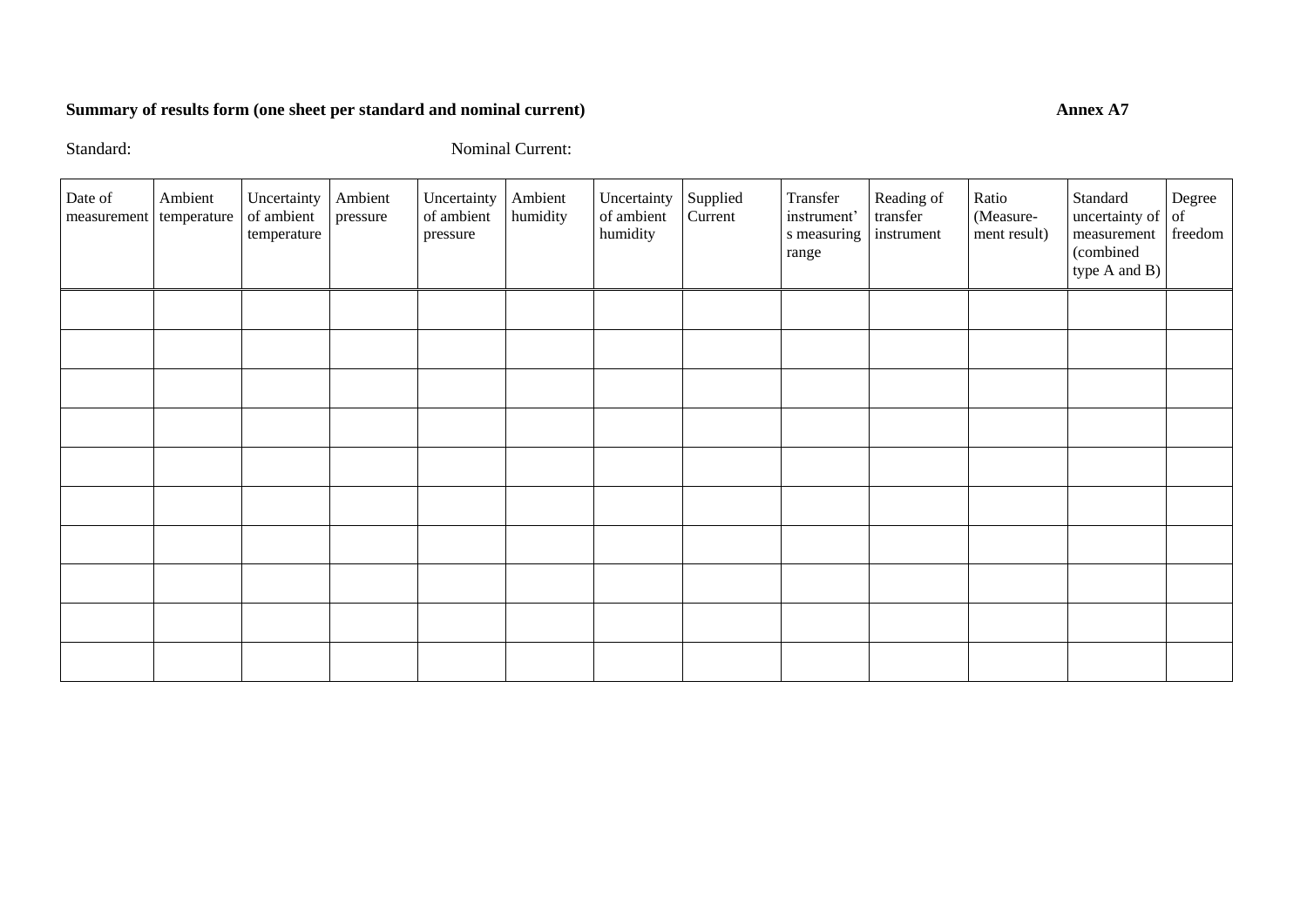## **Proposed scheme for an uncertainty budget Annex A8 Annex A8**

| Quantity<br>$X_i$     | Estimate<br>$x_{\rm i}$ | Standard<br>uncertainty<br>$u(x_i)$ | Probability<br>distribution<br>$\prime$ method of<br>evaluation(A,B) | Sensitivity<br>coefficient<br>$c_{\rm i}$ | Uncertainty<br>contribution<br>$\mathcal{U}_i$ | Degree of<br>freedom<br>$\mathcal{V}_1$                   |
|-----------------------|-------------------------|-------------------------------------|----------------------------------------------------------------------|-------------------------------------------|------------------------------------------------|-----------------------------------------------------------|
|                       |                         |                                     |                                                                      |                                           |                                                |                                                           |
|                       |                         |                                     |                                                                      |                                           |                                                |                                                           |
|                       |                         |                                     |                                                                      |                                           |                                                |                                                           |
|                       |                         |                                     |                                                                      |                                           |                                                |                                                           |
|                       |                         |                                     |                                                                      |                                           |                                                |                                                           |
|                       |                         |                                     |                                                                      |                                           |                                                |                                                           |
|                       |                         |                                     |                                                                      |                                           |                                                |                                                           |
| Calibration<br>factor |                         |                                     |                                                                      |                                           |                                                | effective degree<br>$\it{offreedom}$<br>$\nu_{\rm eff} =$ |